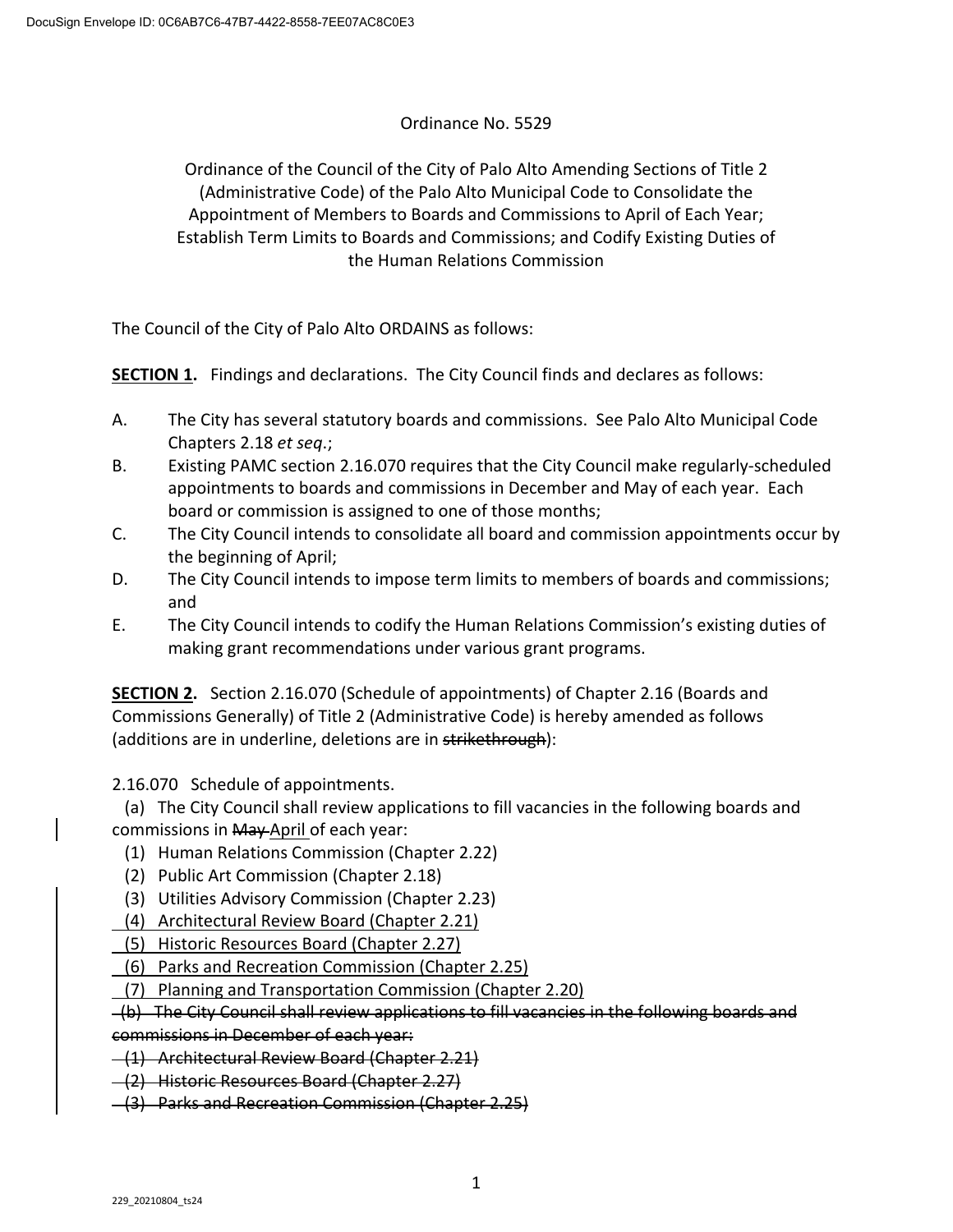(4) Planning and Transportation Commission (Chapter 2.20)

(eb) The City Council shall fill vacancies in all other boards and commissions in April May or December of each year $<sub>r</sub>$  or at another time, at its discretion.</sub>

 (dc) The City Council may fill mid-term vacancies during the next regularly scheduled recruitment for the board or commission or may hold a special recruitment, at its discretion. Special recruitments shall be subject to the requirements of Section 2.16.060.

**SECTION 3.** Chapter 2.16 (Boards and Commissions Generally) is hereby amended to add new Section 2.16.080 (Term limits) as follows:

# **2.16.080 Term limits.**

Effective January 1, 2022, no person may serve more than three consecutive terms of office as a member of the same board or commission. This section shall apply to the boards and commissions listed in section 2.16.070(a), except for the Planning and Transportation Commission, in which no person may serve more than two consecutive terms of office as a member of the same board or commission.

- (a) For the purposes of this section, a -member will be considered to have served a term of office if he or she serves more than half of a standard term. For boards and commissions with three-year terms, half of the term shall be 18 months. For boards and commissions with four-year terms, half of the term shall be two years.
- (b) A member's service that began on or before January 1, 2022 shall count under the provisions of this section only for those members who served for at least one day on a board or commission between January 1, 2021 and January 1, 2022. Notwithstanding the previous sentence, members of boards and commissions serving as of January 1, 2022 shall be permitted to complete their term.
- (c) A member who has served three consecutive terms of office (or two consecutive terms of office for the Planning and Transportation Commission) may remain as a member of the same board or commission for up to six months past the end of the term if no replacement is appointed or until a replacement is appointed, whichever comes first.
- (d) A member who has served three consecutive terms of office (or two consecutive terms of office for the Planning and Transportation Commission) shall not be appointed to the same board or commission within one year of the last date of service.

**SECTION 4.** Section 2.18.040 (Term of office) of Chapter 2.18 (Public Art Commission) is hereby amended as follows:

2.18.040 Term of office.

Terms of office on the Public Art Commission shall be three years. Commission appointments shall be staggered so that three (3) members are appointed in 2018 and every three years thereafter, one (1) member is appointed in 2019 and every three years thereafter, and one (1) member is appointed in 2020 and every three years thereafter. Terms of office shall commence on the first day of June and end on the last day of May. Effective January 1, 2022, terms of office due to expire on May 31 of each year shall be extended to expire on the March 31 of the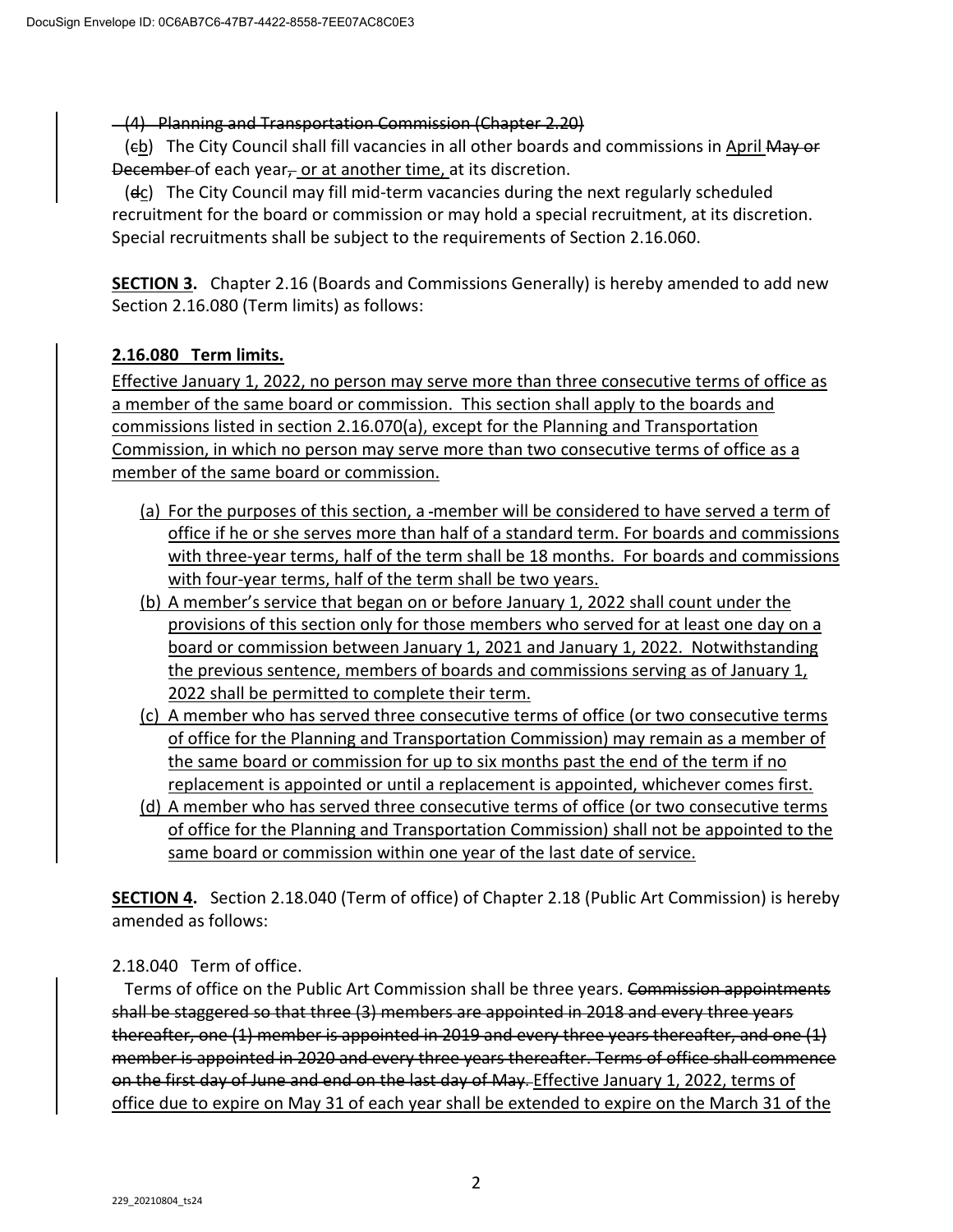following year, and thereafter terms of office shall commence on April 1. If a successor is unavailable, a member may remain in office until his or her successor is appointed, subject to the limits in section 2.16.080.

**SECTION 5.** Section 2.20.020 (Term of office) of Chapter 2.20 (Planning and Transportation Commission) is hereby amended as follows:

# 2.20.020 Term of office.

Terms of office on the Planning and Transportation Commission shall be four years. Effective January 1, 2016, terms of office due to expire on October 31 of each year shall be extended to expire on December 15 of the same year, and thereafter terms of office shall commence on the sixteenth day of December Effective January 1, 2022, terms of office due to expire on December 15 of each year shall be extended to expire on March 31 of the following year, and thereafter terms of office shall commence on April 1. If a successor is unavailable, a member may remain in office until his or her successor is appointed-, subject to the limits in section 2.16.080.

**SECTION 6.** Section 2.21.025 (Term of office) of Chapter 2.21 (Architectural Review Board) is hereby amended as follows:

# 2.21.025 Term of office.

Terms of office on the Architectural Review Board shall be three years. Effective January 1, 2016, the terms of office due to expire on October 31 of each year shall be extended to expire on December 15 of the same year, and thereafter terms of office shall commence on the sixteenth day of December. Effective January 1, 2022, terms of office due to expire on December 15 of each year shall be extended to expire on March 31 of the following year, and thereafter terms of office shall commence on April 1. If a successor is unavailable, a member may remain in office until his or her successor is appointed-, subject to the limits in section 2.16.080.

**SECTION 7.** Section 2.22.020 (Term of office) of Chapter 2.22 (Human Relations Commission) is hereby amended as follows:

# 2.22.020 Term of office.

Terms of office on the Human Relations Commission shall be three years. Commission appointments shall be staggered so that two (2) members are appointed in 2018 and every three years thereafter, two (2) members are appointed in 2019 and every three years thereafter, and one (1) member is appointed in 2020 and every three years thereafter. Terms of office shall commence on the first day of June and end on the last day of May. Effective January 1, 2022, terms of office due to expire on May 31 of each year shall be extended to expire on the March 31 of the following year, and thereafter terms of office shall commence on April 1. If a successor is unavailable, a member may remain in office until his or her successor is appointed., subject to the limits in section 2.16.080.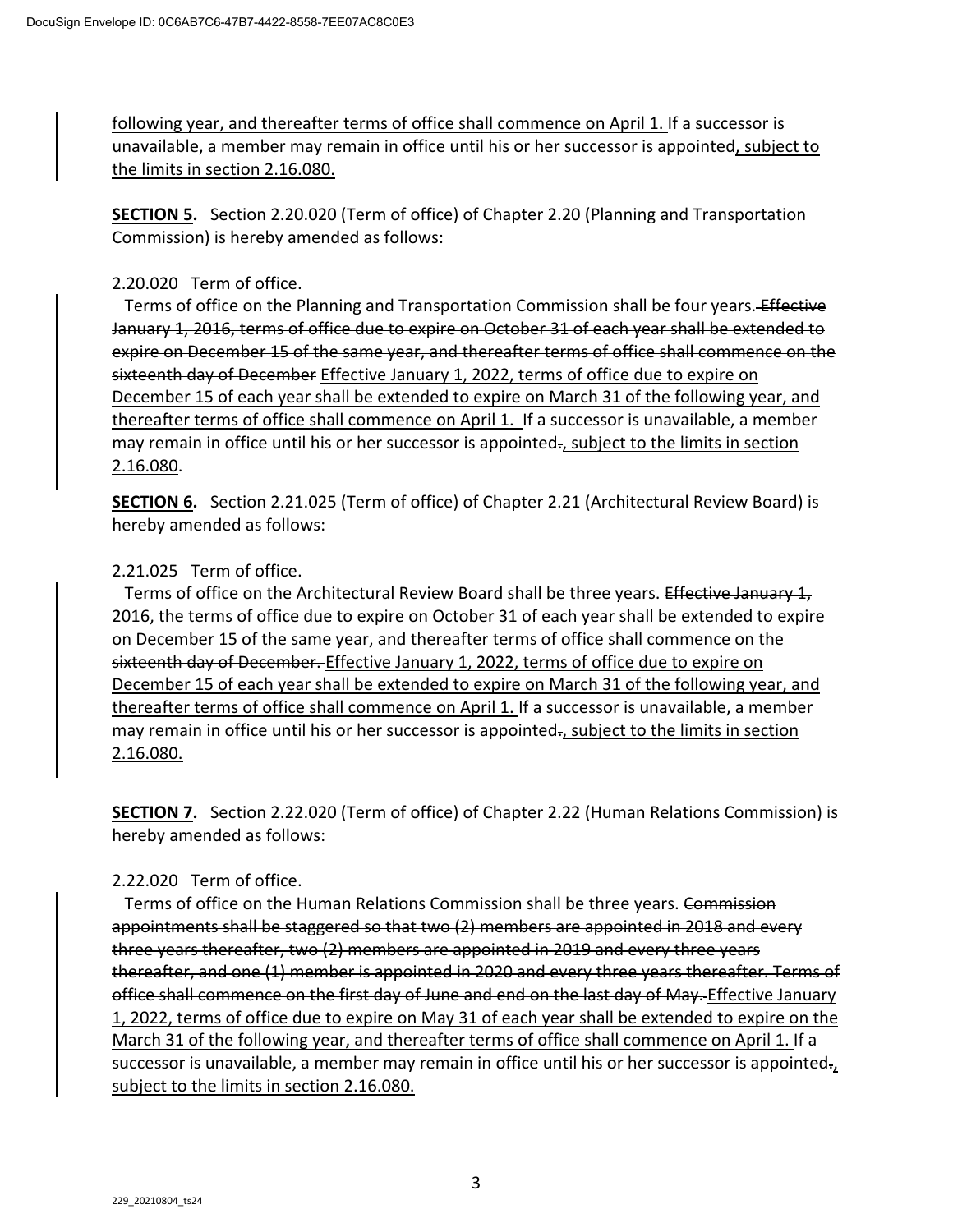**SECTION 8.** Section 2.23.030 (Term of office) of Chapter 2.23 (Utilities Advisory Commission) is hereby amended as follows:

# 2.23.030 Term of office.

Terms of office on the Utilities Advisory Commission shall be three years. Effective January 1, 2016, terms of office due to expire on April 30 of each year shall be extended to expire on May 31 of the same year, and thereafter termsTerms of office shall commence on the first day of June. Effective January 1, 2022, terms of office due to expire on May 31 of each year shall be extended to expire on the March 31 of the following year, and thereafter terms of office shall commence on April 1. Commission appointments shall be staggered so that in each three-year cycle, two members are appointed one year, two members are appointed the next year, and three members are appointed the next year. If a successor is unavailable, a member may remain in office until his or her successor is appointed-, subject to the limits in section 2.16.080.

**SECTION 9.** Section 2.25.030 (Term of office) of Chapter 2.25 (Parks and Recreation Commission) is hereby amended as follows:

# 2.25.030 Term of office.

 Terms of office on the parks and recreation commission shall be three years. Commission appointments shall be staggered so that in each three-year cycle three members are appointed to serve during the first year, four members are appointed to serve during the second year, and no members are appointed to serve during the third year. Effective January 1, 2016, terms of office due to expire on October 31 of each year shall be lengthened to expire on December 15 of the same year, and thereafter terms of office shall commence on the sixteenth day of December. Effective January 1, 2022, terms of office due to expire on December 15 of each year shall be extended to expire on March 31 of the following year, and thereafter terms of office shall commence on April 1. If a successor is unavailable, a member may remain in office until his or her successor is appointed-, subject to the limits in section 2.16.080.

**SECTION 10.** Section 2.27.020 (Term of office) of Chapter 2.27 (Historic Resources Board) is hereby amended as follows:

# 2.27.020 Term of office.

 Terms of office on the Historic Resources Board shall be three years. Terms shall be staggered so that three positions are refilled one year, and four positions are refilled two years later. Effective January 1, 2016, terms of office due to expire on October 31 of each year shall be extended to expire on December 15 of the same year, and thereafter terms of office shall commence on the sixteenth day of December. Effective January 1, 2022, terms of office due to expire on December 15 of each year shall be extended to expire on March 31 of the following year, and thereafter terms of office shall commence on April 1. If a successor is unavailable, a member may remain in office until his or her successor is appointed-, subject to the limits in section 2.16.080.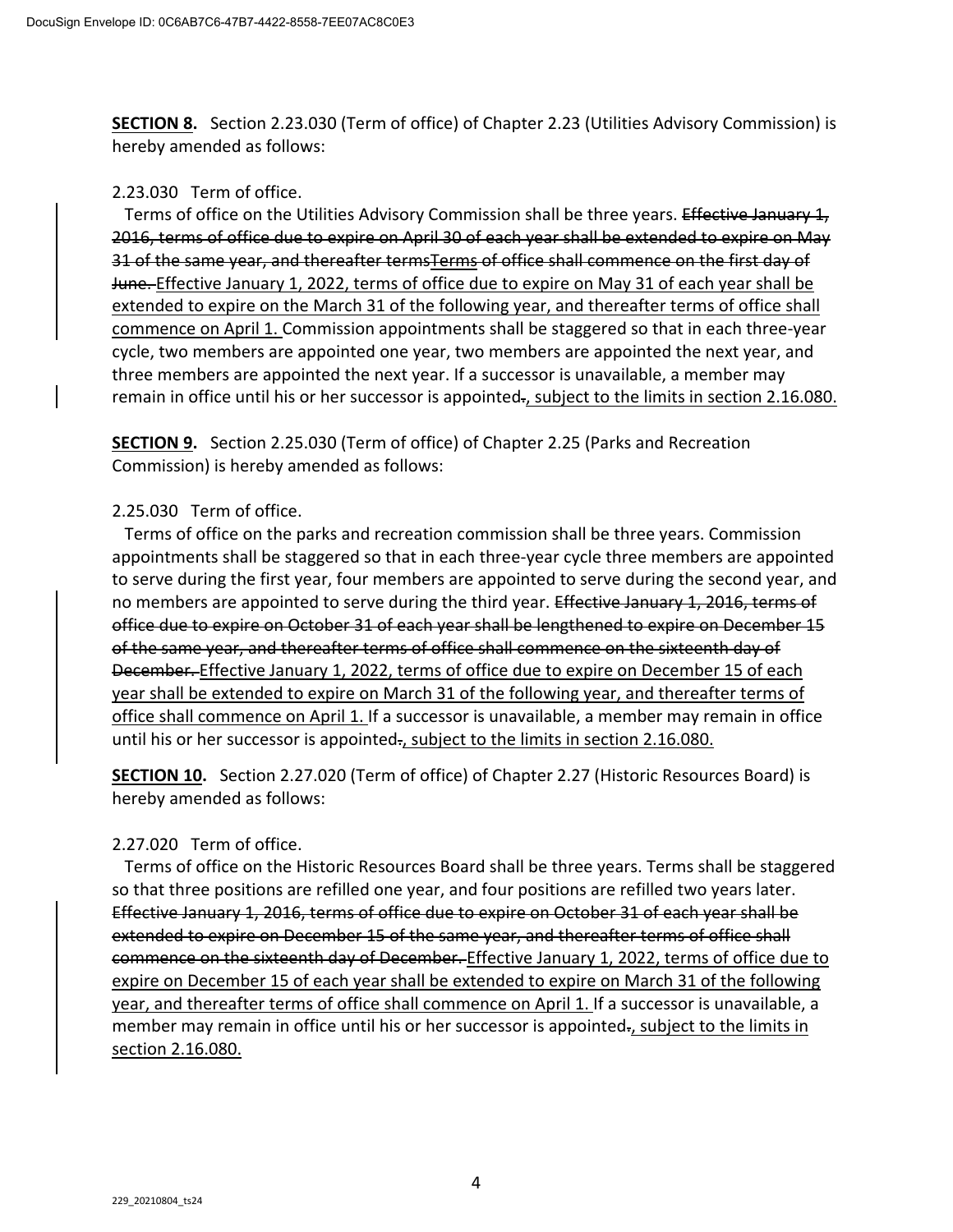**SECTION 11.** Section 2.22.060 (Authority) of Chapter 2.22 (Human Relations Commission) is hereby amended to add new subsection (g) as follows:

# **2.22.060 Authority.**

Upon making a finding pursuant to Section 2.22.050(a), the commission may act as follows:

 (a) To foster public awareness and understanding of human relations problems by any means of disseminating information including, but not limited to, educational programs and printed and electronic media;

 (b) To facilitate resolution of problems or improvement of conditions within the jurisdiction of the commission by encouragement, persuasion and mediation and by pointing out private or public agencies which might provide assistance;

 (c) To make such studies which, in the judgment of the commission, might aid in affecting matters within the jurisdiction of the commission;

 (d) To recommend local legislation or other action to the council and to encourage the council to support or oppose state or federal legislation or regulation relating to matters within the jurisdiction of the commission;

 (e) To coordinate programs of the commission with similar programs by private and public agencies and organizations; and

 (f) To recommend or oppose legislation other than that of the city, provided that the city council has not taken an official position with respect to such legislation, and provided further that any communication, whether oral or written, from the commission concerning such legislation clearly indicates that such recommendation or opposition is that of the commission and is not necessarily that of the city council-; and

 (g) To recommend grantees under the Human Services Resource Allocation Process, Community Development Block Grant, and Emerging Needs Fund.

**SECTION 12**. If any section, subsection, sentence, clause, or phrase of this Ordinance is for any reason held to be invalid or unconstitutional by a decision of any court of competent jurisdiction, such decision shall not affect the validity of the remaining portions of this Ordinance. The City Council hereby declares that it would have passed this Ordinance and each and every section, subsection, sentence, clause, or phrase not declared invalid or unconstitutional without regard to whether any portion of the Ordinance would be subsequently declared invalid or unconstitutional.

**SECTION 13**. The Council finds that adoption of this Ordinance is exempt from the California Environmental Quality Act as it is not a "project" within the meaning of CEQA.

// // // //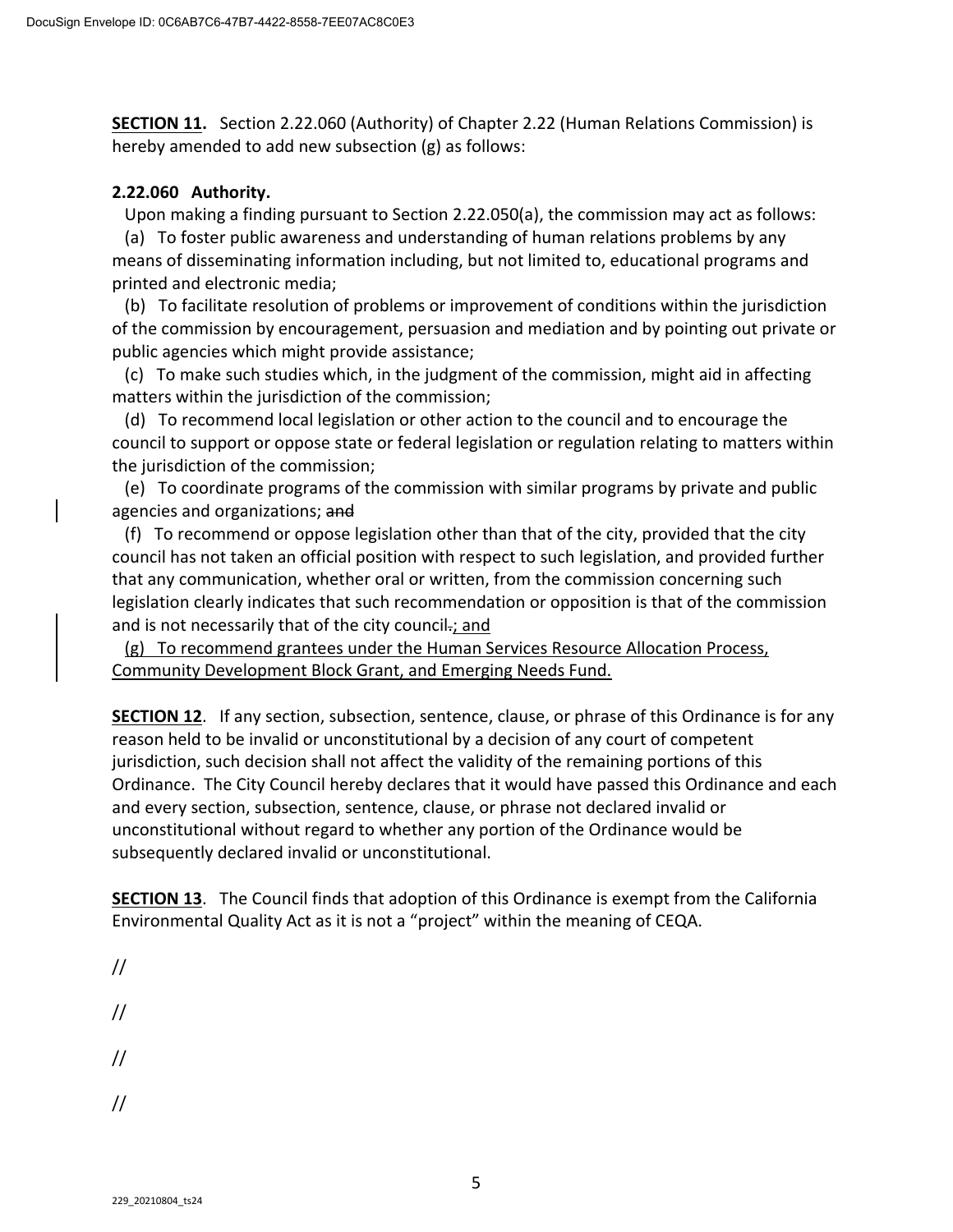**SECTION 14.** This Ordinance shall be effective on January 1, 2022.

INTRODUCED: June 21, 2021

PASSED: August 9, 2021

AYES: BURT, DUBOIS, KOU, STONE, CORMACK, FILSETH, TANAKA

NOES: None

ABSENT: None

ABSTENTIONS: None

NOT PARTICIPATING: None

ATTEST:<br>
CDDocuSigned by:

 $\overbrace{p_{\text{RASREACARCR}}^{p_{\text{RASREACARCR}}}}$ with the season of the contract of the contract of the contract of the contract of the contract of the contract of the contract of the contract of the contract of the contract of the contract of the contract of the contrac

APPROVED AS TO FORM: APPROVED:

\_\_\_\_\_\_\_\_\_\_\_\_\_\_\_\_\_\_\_\_\_\_\_\_\_\_\_\_ \_\_\_\_\_\_\_\_\_\_\_\_\_\_\_\_\_\_\_\_\_\_\_\_\_\_\_\_

Deputy City Attorney and the City Manager

DocuSigned by:

\_\_\_\_\_\_\_\_\_\_\_\_\_\_\_\_\_\_\_\_\_\_\_\_\_\_\_\_

City Clerk<br>City Clerk

philip kamhi

Chief Transportation Official

 $\overline{C}$ 

Director of Community Services Ato

\_\_\_\_\_\_\_\_\_\_\_\_\_\_\_\_\_\_\_\_\_\_\_\_\_\_\_\_ Director of Planning and Development

Services

Brad Eggleston

Director of Public Works Dean Batchelor

Director of Utilities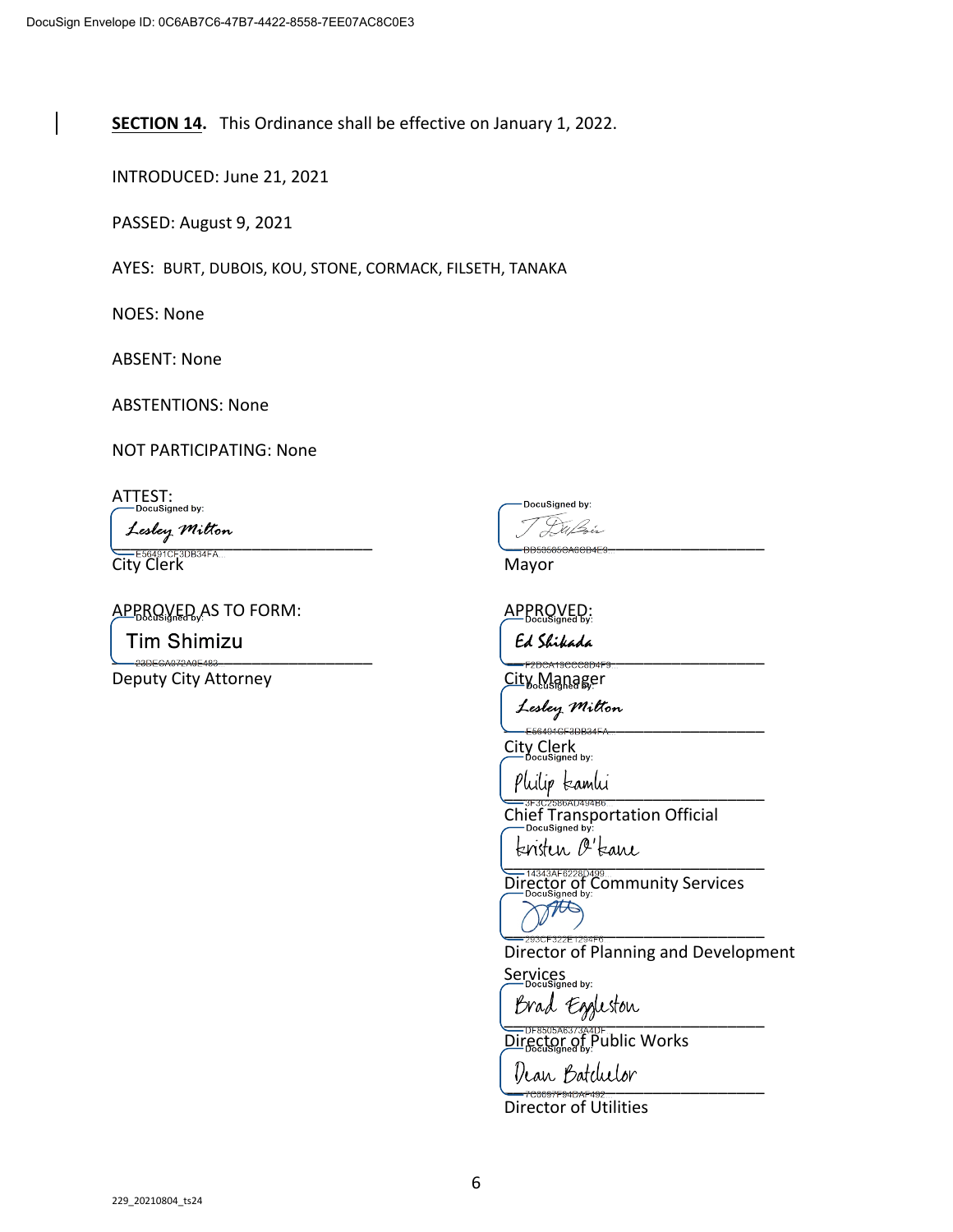# **Certificate Of Completion**

Envelope Id: 0C6AB7C647B7442285587EE07AC8C0E3 Status: Completed Subject: Please DocuSign: Ord 5529 - Ordinance to Consolidate the Appointments.HRCBlk .pdf Source Envelope: Document Pages: 6 Signatures: 10 Signatures: 10 Envelope Originator: Certificate Pages: 3 Initials: 0 Lesley Milton AutoNav: Enabled EnvelopeId Stamping: Enabled

# **Record Tracking**

Status: Original 8/24/2021 6:46:57 PM Security Appliance Status: Connected Pool: StateLocal

Time Zone: (UTC-08:00) Pacific Time (US & Canada)

### **Signer Events Signature Timestamp**

Tim Shimizu Tim.shimizu@cityofpaloalto.org Deputy City Attorney Security Level: Email, Account Authentication (None) Signature Adoption: Pre-selected Style

#### **Electronic Record and Signature Disclosure:**  Not Offered via DocuSign

Brad Eggleston brad.eggleston@cityofpaloalto.org Director of Public Works City of Palo Alto Security Level: Email, Account Authentication (None)

#### **Electronic Record and Signature Disclosure:**  Not Offered via DocuSign

Dean Batchelor dean.batchelor@cityofpaloalto.org Director of Utilities Security Level: Email, Account Authentication (None) Signature Adoption: Pre-selected Style

#### **Electronic Record and Signature Disclosure:**  Not Offered via DocuSign

Jonathan Lait jonathan.lait@cityofpaloalto.org

Interim Director Planning and Community Environment

City of Palo Alto

Security Level: Email, Account Authentication (None)

**Electronic Record and Signature Disclosure:**  Not Offered via DocuSign

Holder: Lesley Milton lesley.milton@cityofpaloalto.org Storage Appliance Status: Connected **Pool: City of Palo Alto** Location: DocuSign Location: DocuSign

DocuSianed by: **Tim Shimizu** 23DECA072A0E483...

Using IP Address: 67.169.5.157



Signature Adoption: Pre-selected Style Using IP Address: 199.33.32.254

Sent: 8/25/2021 9:04:32 AM Viewed: 8/25/2021 4:17:21 PM Signed: 8/25/2021 4:17:32 PM

DocuSianed by Dean Batcluetor 7C0097F94DAF492...

Using IP Address: 199.33.32.254

Sent: 8/25/2021 4:17:34 PM Resent: 8/30/2021 11:45:39 AM Viewed: 8/30/2021 12:37:02 PM Signed: 8/30/2021 1:03:41 PM

THIS 3CF322F1294F6

Signature Adoption: Uploaded Signature Image Using IP Address: 99.88.42.180

Sent: 8/30/2021 1:03:43 PM Viewed: 9/1/2021 3:54:47 PM Signed: 9/1/2021 3:55:22 PM

# DocuSian

250 Hamilton Ave Palo Alto , CA 94301 lesley.milton@cityofpaloalto.org IP Address: 199.33.32.254

Location: DocuSign

Sent: 8/24/2021 6:52:57 PM Viewed: 8/25/2021 9:03:56 AM Signed: 8/25/2021 9:04:31 AM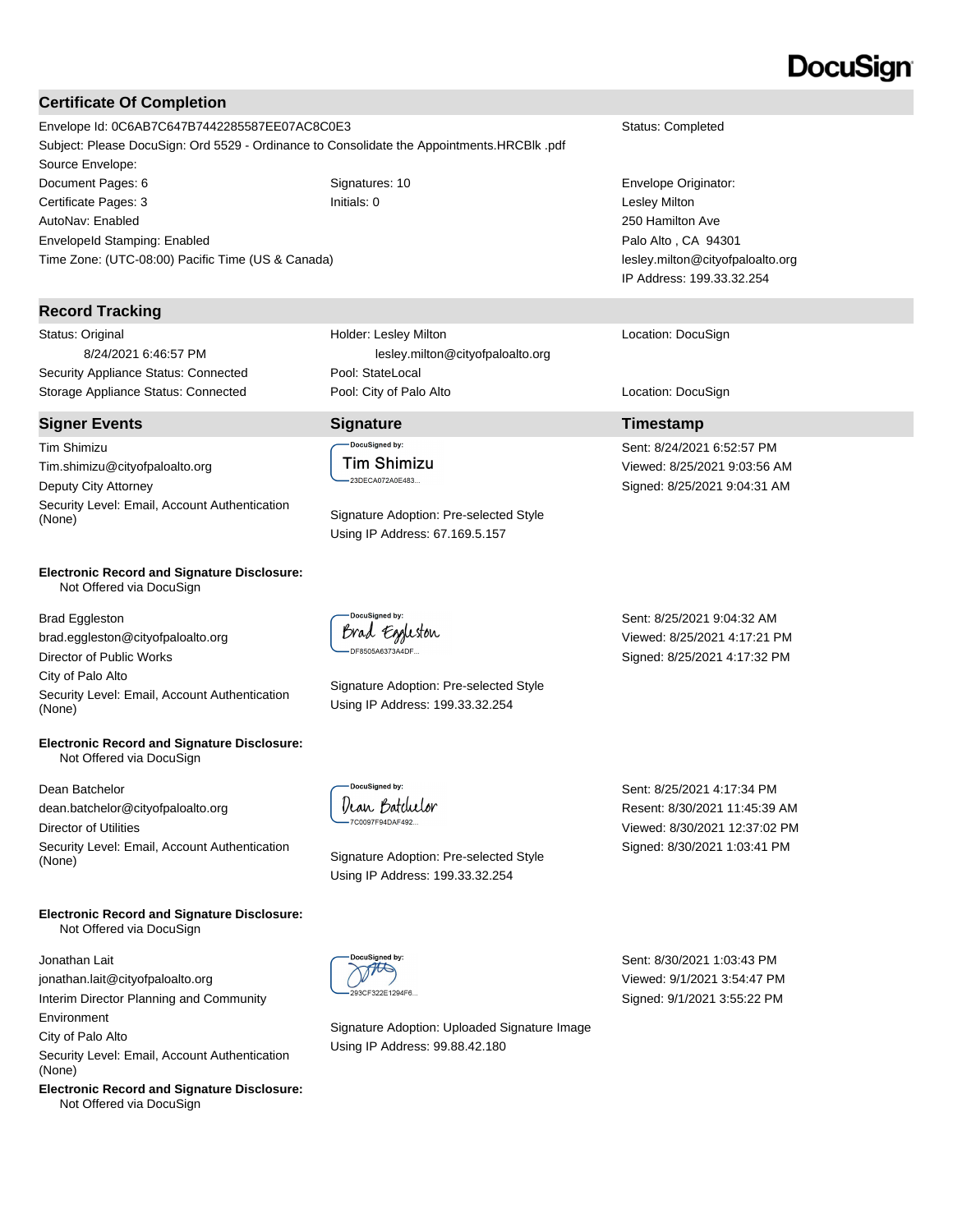## **Signer Events Signature Timestamp**

Kristen O'Kane kristen.o'kane@cityofpaloalto.org Assistant Director Community Services City of Palo Alto Security Level: Email, Account Authentication (None)

**Electronic Record and Signature Disclosure:**  Not Offered via DocuSign

Philip Kamhi philip.kamhi@cityofpaloalto.org Chief Transportation Official City of Palo Alto Security Level: Email, Account Authentication (None)

#### **Electronic Record and Signature Disclosure:**  Not Offered via DocuSign

Ed Shikada ed.shikada@cityofpaloalto.org Ed Shikada, City Manager City of Palo Alto Security Level: Email, Account Authentication (None)

#### **Electronic Record and Signature Disclosure:**  Not Offered via DocuSign

### Tom DuBois

tomforcouncil@gmail.com Security Level: Email, Account Authentication (None)

### **Electronic Record and Signature Disclosure:**  Not Offered via DocuSign

Lesley Milton lesley.milton@cityofpaloalto.org City Clerk Security Level: Email, Account Authentication (None) Signature Adoption: Pre-selected Style

**Electronic Record and Signature Disclosure:**  Not Offered via DocuSign

**DocuSianed by** kristen O'kane -14343AF6228D499...

Signature Adoption: Pre-selected Style Using IP Address: 67.188.116.181

DocuSigned by: Philip kamhi 3F3C2586AD494B6

Signature Adoption: Pre-selected Style Using IP Address: 174.241.44.150 Signed using mobile

DocuSianed by: Ed Shikada F2DCA19CCC8D4F9...

Signature Adoption: Pre-selected Style Using IP Address: 98.37.254.249

-DocuSigned by: T Dußin DD53585CA6CB4E9...

Signature Adoption: Pre-selected Style Using IP Address: 24.5.55.204

DocuSianed by: Lesley Milton -E56491CF3DB34FA...

Using IP Address: 199.33.32.254

Sent: 9/1/2021 6:25:32 PM Resent: 9/14/2021 1:55:27 PM Viewed: 9/16/2021 11:55:15 AM Signed: 9/16/2021 11:55:30 AM

Sent: 9/1/2021 3:55:23 PM Viewed: 9/1/2021 6:25:11 PM Signed: 9/1/2021 6:25:30 PM

Sent: 9/16/2021 11:55:33 AM Viewed: 9/16/2021 4:46:33 PM Signed: 9/17/2021 11:42:02 AM

Sent: 9/16/2021 11:55:33 AM Viewed: 9/16/2021 4:30:15 PM Signed: 9/16/2021 4:30:29 PM

Sent: 9/17/2021 11:42:04 AM Viewed: 10/1/2021 8:20:56 AM Signed: 10/1/2021 8:21:25 AM

| In Person Signer Events             | <b>Signature</b> | Timestamp |
|-------------------------------------|------------------|-----------|
| <b>Editor Delivery Events</b>       | <b>Status</b>    | Timestamp |
| <b>Agent Delivery Events</b>        | <b>Status</b>    | Timestamp |
| <b>Intermediary Delivery Events</b> | <b>Status</b>    | Timestamp |
| <b>Certified Delivery Events</b>    | <b>Status</b>    | Timestamp |